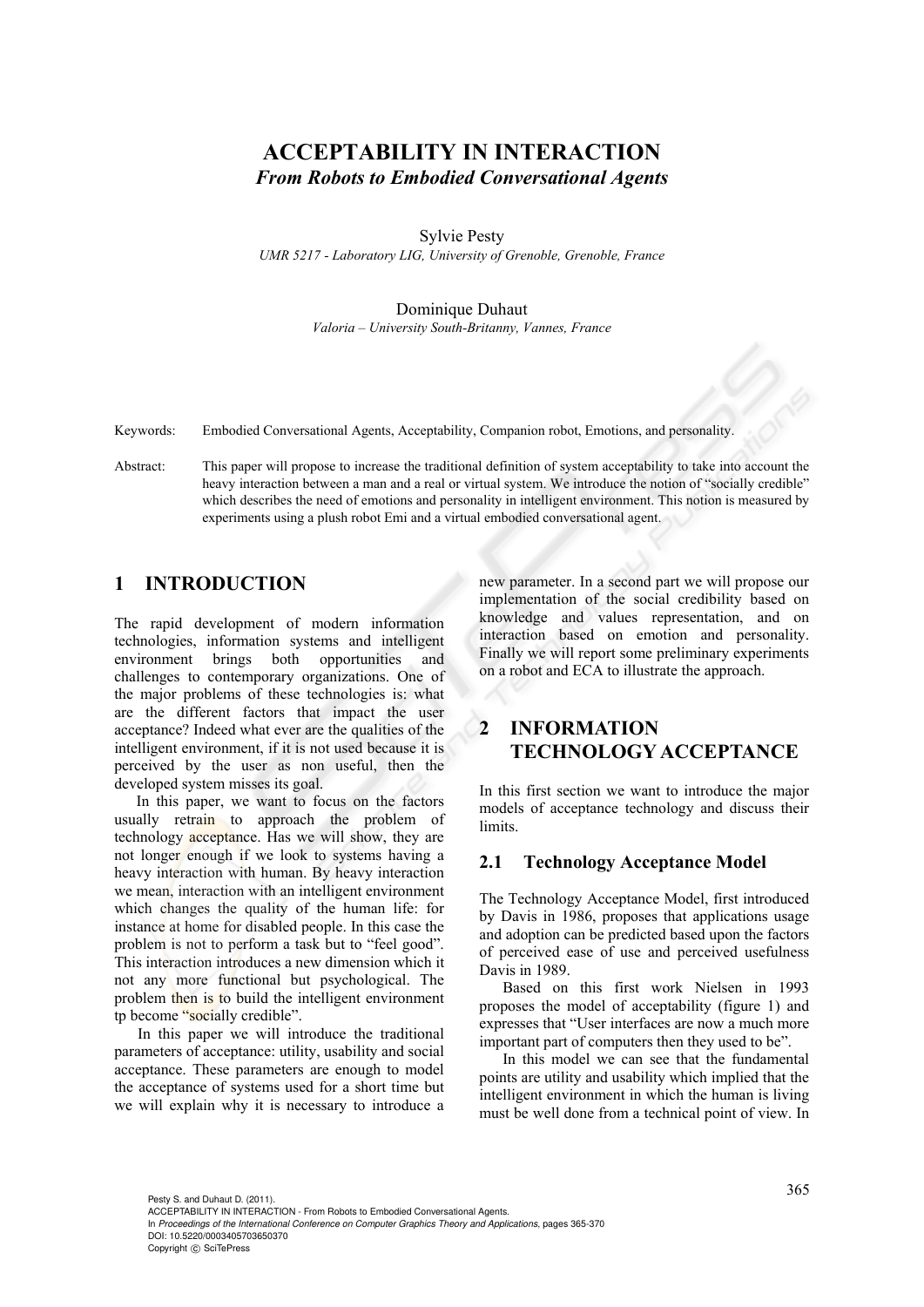robotics or virtual environment this means that the system must provide functions that are efficient and sure



Figure 1: J. Nielsen 93 Acceptability model.

In this model the box "social acceptability" is mentioned but not really developed..

### **2.2 Theory of Planned Behavior**

In his work Ajzek in 1985, introduces the theory of planned behavior from which a description social acceptability can be derived (figure 2).



Figure 2: I. Ajzek theory of planned behaviour.

Venkatesh in 2003 proposes to unified Unified Theory of Acceptance and Use of Technolog (UTAUT). His work is based on eight models reviewed are the theory of reasoned action, the technology acceptance model, the motivational model, the theory of planned behavior, a model combining the technology acceptance model and the theory of planned behavior, the model of PC utilization, the innovation diffusion theory, and the social cognitive theory.

Here again there is limit in this approach and this limit is that the model does not take into account the heavy interaction that human have with the intelligent environment including a companion robot.

#### **2.3 Socially Credible**

If a system must be credible to interact with in the day life, it is necessary to take into account the human specific dimension: emotion and personality.

This means that we cannot have a single device used with success by everybody because each of us is different.



Figure 3: Human identity and feelings.

It is then necessary to deal with the personal identity and the history of the person which is already described in works on social psychology but also to build an intelligent system which can be perceived like a social creature having its own identity and personality. We will propose some way to implement this and some preliminary experimentations will be presented in the next sections.

### **2.4 Acceptability in Interaction**

Based on the three previous approaches it is possible to summarize it in one final model in which we add the socially credible factor in figure 4.



Figure 4: Full model for human acceptability for systems with interaction.

Introducing this in the model we have to think about: how can we realize such credible social interaction. The next section will expose the four main parameters used in our projects.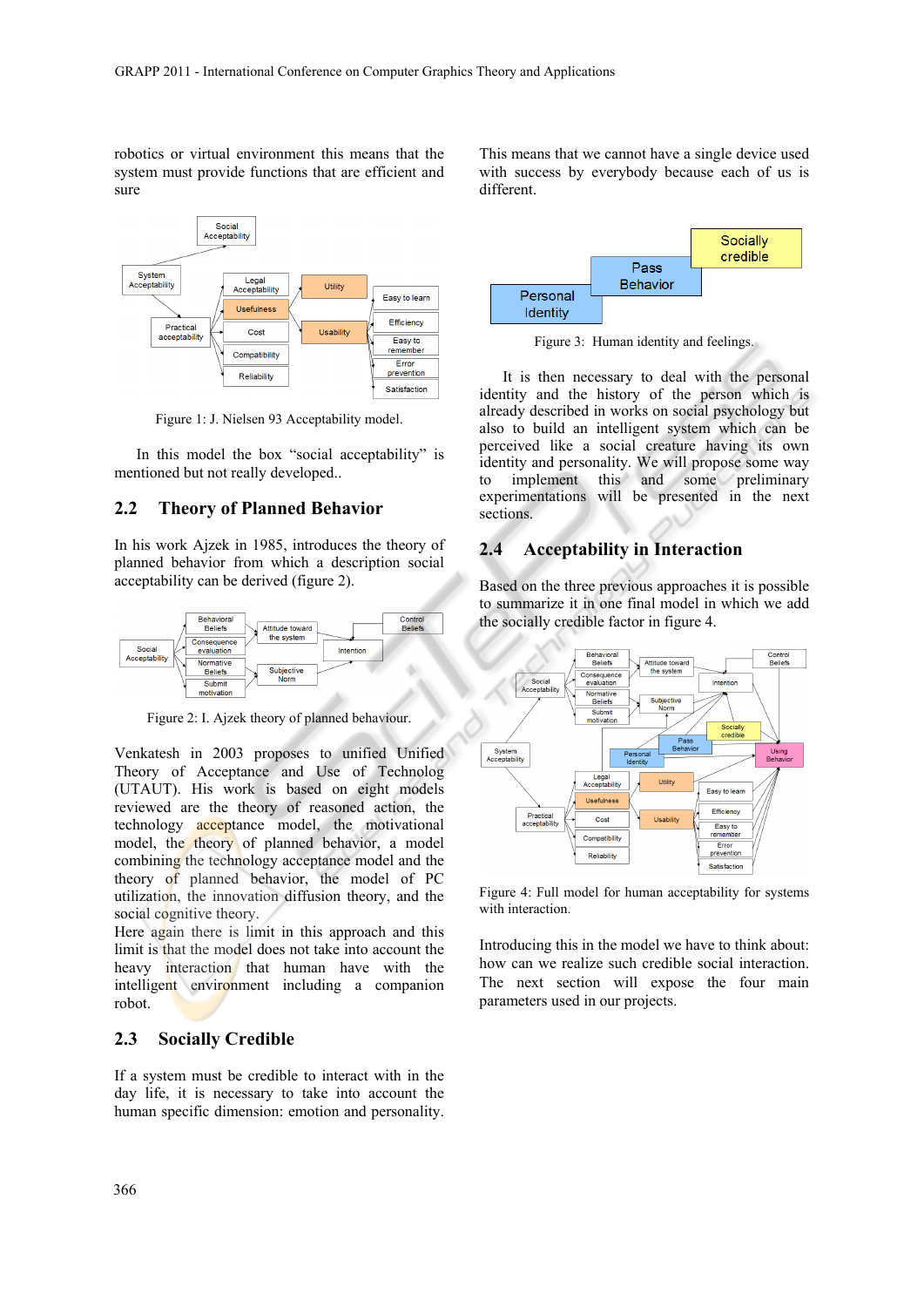## **3 BUILDING SOCIAL CREDIBILITY**

If a system is socially credible then we can interact with, having the feeling that it is a kind of "human species". For this, the system must share we the human some knowledge and values and must be able to express things with personality and emotion.

### **3.1 Sharing Knowledge**

The knowledge shared with the human is divided in three levels.



Figure 5: Three kind of knowledge

The first level is connected to a standard knowledge. This is the first data base to develop and this is currently an active research part. Moreover, this level often generates an action on the environment from the robot. This part of the knowledge is implemented in all the personal robots and is used to understand the meaning of everyday sentences.

The second level requires the robot to search for information to understand the sentence. This means that it must have access to social knowledge and in this case, the internet is a good means for carrying out this type of research. The difficult part here is to filter all the information to obtain what is relevant.

The third level requires that the robot learn the personal history of the human from the human. This is possible only by a dynamic acquisition of information. The sources of this information can be multiple: family, doctor, friend, neighbor. This personal knowledge is the fundamental issue to be in empathy with someone.

#### **3.2 Sharing Values**

Working on the semantic of the sentences is not enough to provide a social interaction. For instance if the robot tells the human: "You are right and I agree with you" then in the impact of this sentence on the human we can distinguish different levels.

At a first level the robot expresses that it agrees with the action performed "because it is the right action at the right time at the right place". But this does not build empathy it is just sympathy, a good friend approving your action.

At the second level the robot expresses empathy by saying that it feels the same emotion of the human and that it is sharing it. Here the robot shares the emotion associated to the action performed by the human. This second level is empathy but is very limited in the time, it is just focused on the local action.

At a third level the same sentences can mean that the robot agrees on the fact the human is reliable, offering security "because it is the right action at the right time at the right place", and the human s always like this. This means that the robot feels confident with the human. In this case the empathy is enduring. The reason is that the underlying message is sharing values with the human.

To build this kind of interaction, to each kind of knowledge standard, social, personal we must build "meta semantic information" where a list of values must be coded.

#### **What Kind of Values can we Retrain?**

In D.L. Liedner & all 2006 looks for the linkage between information technology acceptance and culture. For this purpose they show that some cultural value can be retrained and we think that they are the good departure point to code the knowledge has described previously.

Those values are:

| Equality               | Subordination          |
|------------------------|------------------------|
| Progressivism          | Conservatism           |
| Community              | <b>Isolation</b>       |
| Sympathy               | Antipathy              |
| Emotionality           | Sensibility            |
| Optimism               | Pessimism              |
| Freedom                | Enslavement            |
| Superiority of culture | Inferiority of culture |
| Deterministic          | Uncertainty            |
| Objective              | Subjective             |
| Neutrality             | Partiality             |
| Progress               | Retreat                |
| Adventurous            | Routine                |
| Glamorous              | Dull                   |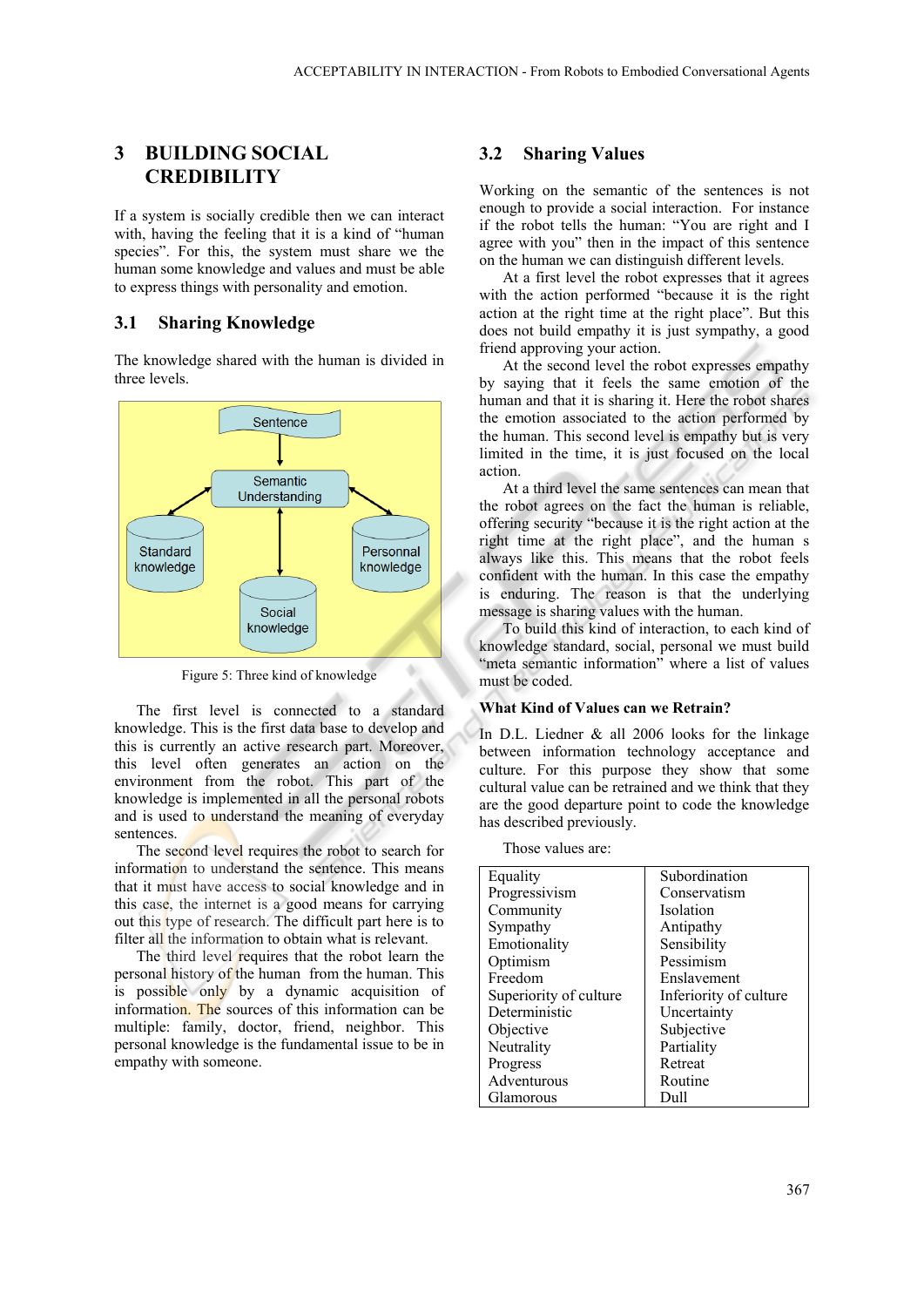| Known       | Unknown      |
|-------------|--------------|
| Order       | Chaos        |
| Friend      | Enemy        |
| Mythical    | Factual      |
| Rationality | Subjectivity |
| Virtuosity  | Basic needs  |
| Aesthetic   | Practical    |

Having this list of values the idea is to code all the words of the used language between the human and the robot by and static value or a function on the model used to code emotions Le Tallec & all 2009.

### **3.3 Emotion in Communication**

In the EmotiRob project we already coded emotions in sentences and we believe that on the same ideas it might be possible to code values defined in the previous section.

#### **Coding Emotions in a Sentence**

The language is coded has follow Le Tallec & all 2009:

 $\le$ noun $\ge$  coded by a static emotional number « à priori »

 $Wolf = -2$  very negative emotion

*Mother* =  $+2$  very positive emotion

<adjective> coded by a function

*Pretty =*  $X \rightarrow X + I$  this adjective increases the positive number of the associated noun

<verbe> coded by a function

*Break(X,Y)* =  $(X, Y) \rightarrow -Y$  breaking something inverse the broken thing

 $Have(X, Y) = (X, Y) \rightarrow X^*Y$  the friends of friends are friends …

With this kind of knowledge representation it has been possible to test 178 sentences manually coded by 5 different persons. The response of the system is more than 90% in concord with the reference sentences.

The idea behind the language is to allow expressive communication between not only software agents but also between human and agents. This language takes into consideration aspects such expectations, conditions of success, among other characteristics that are present in human communication. In Berger 2005, the conditions of success and satisfaction are explicitly defined as well as the elements from the conversational background. The thirty two formalized conversation acts are:

**Assertive:** confirm, deny, think, say, remember, inform and contradict;

**Commissives:** commit oneself, promise, guarantee, accept, refuse, renounce and give;

**Directives:** request, ask a question, suggest, advise,

require, command and forbid;

**Declaratives:** declare, approve, withdraw, cancel; **Expressives:** thank, apologize, congratulate, compliment, complain, protest, greet.

Connected to this five class of behaviour Berger 2006 define some logical rules to know when one of them as to be applied.

### **3.4 Personality in Communication**

The personality is expressed in the computation of the emotions. So a computational model of emotion is developed in Dang in 2008.

Definition of emotion: an emotion is the process that characterizes the human body's response to a stimulus or event.

By *stimulus* or event we mean: external changes in the environment of the body, absence of external changes in the environment although one expected,

and internal body changes.

By *human body response* we mean: physiological changes inside the body, external expressions of the body and also … no change.

Based on this definition we propose the following model in Fig.6.

In this model Sensation is the basic starting point. The sensation is generated by an event, something which really exists or not, but which generates a physiological change in the body and/or by sending subjective information (from Intuition) to the sense-organs: touch, hear, see … This sensation will be processed in two ways.

First, the Physiological Interpretation will directly interpret this initial signal into a body reaction (the heart races …) and will also alert the module Behaviour.

On the other hand, the Cognitive Interpretation will interpret the signals received from Sensation into cognitive information about the environment situation.

The Behaviour will then calculate the response from the information coming for the perceptions based on the Internal Cognitive State. This response is sent to the Body where the physical reaction will take place.

The MBTI model of personality, proposes four categories to build personality. Our model completely covers these four categories. The first one is the attitude splited in Extraversion (E) or Introversion (I). In the generic model this particular feature is integrated in the Mood and Behaviour modules. Secondly, perception category of the MBTI is completely covered by the generic architecture.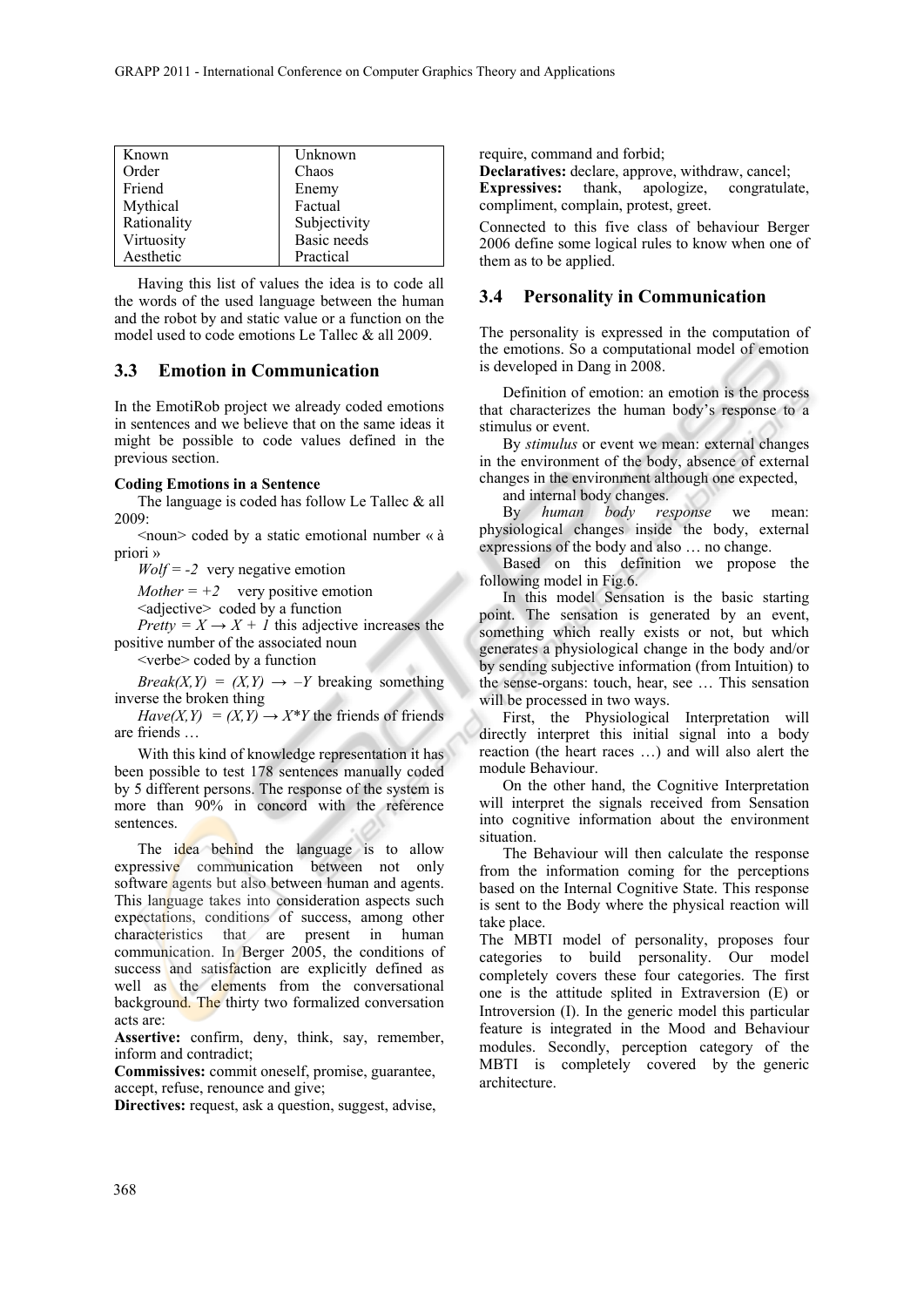

Figure 6: The Grace model of emotion.

The Sensing is constructed with the two Interpretation modules and the Intuition by the Intuition module. Then, the third category is decisions: Thinking (T) or Feeling (F). We cover these two approaches by the way that the Behaviour module of the generic model is coded. Last category of MBTI - Judging (J) or Perceiving (P) can be coded at the Interpretation level. In fact, it is a level of interest for the sensation that will be used. For instance, a sensation directly concerning a person will be more interesting for someone who is Perceiving.

### **4 EXPERIMENT**

In this part we want to report on the introduction of a part of the socially acceptable parameters defined previously, in real systems : one robot and one ECA.

### **4.1 On Emi Robot**

The Emi robot is a fully autonomous robot designed in the ANR EmotiRob project to build emotion interaction with children.

A full description of the robot and its realization can be find in Saint-Aimé 2010. It is a 10 degree of freedom robot : 2 for the eyesbrow, 4 for the mouth, 2 for the head and 2 for the body (pan-till).

In this first experiment we want to measure the recognition of emotion on the Emi robot (figure 7). For this experiment, children around 10 years old are the human users which, for a series of sentences given, will determine the emotion expressed by the robot. We used the Wizard of Oz technique to make the child believe that EmI it understanding the dialog.

Saint-Aimé 2010 shows that the emotion recognition is very good and that the behavior of the robot is credible. One question is not solved behind this result is what is the part is the human



Figure 7: Emi robot and simulator.

believes in this result. Indeed the human can see in the robot what he is expecting even is it is not the real intention of the robot.

## **4.2 On ECA**

The general goal of researchers in the field of Embodied Conversational Agents (ECAs) is to develop interactive systems that are more natural and easy to use, closer to the human user. ECAs must be *credible* or "believable", the most general of these terms, used to describe anything we accept as true, even in the absence of absolute proof. Ortony 2003 said that a major question is how to make an agent a *believable* agent. Bates 1993 explained the crucial role of emotion in believable agent. Thus, ECAs must be endowed with refined communicative capabilities and the challenge is to build ECAs, which are capable to reason about emotions, to predict and understand human emotions, and to process emotions in reasoning and during the interaction with a human user.

In the ANR CECIL project (Complex Emotions in Communication, Interaction, and Language), we endowed an ECA with the capabilities to express its emotions by means of different modalities including facial expressions, gestures, and language. We merged speech act theory, emotion theory, and logic.

We used the logic in order to provide a systematic analysis of expressive speech acts, that is, speech acts that are aimed at expressing a given emotion (e.g. to apologize, to thank, to reproach, to rejoice, to regret, to deplore, etc.). A description of the expressive speech acts can be found in Guiraud